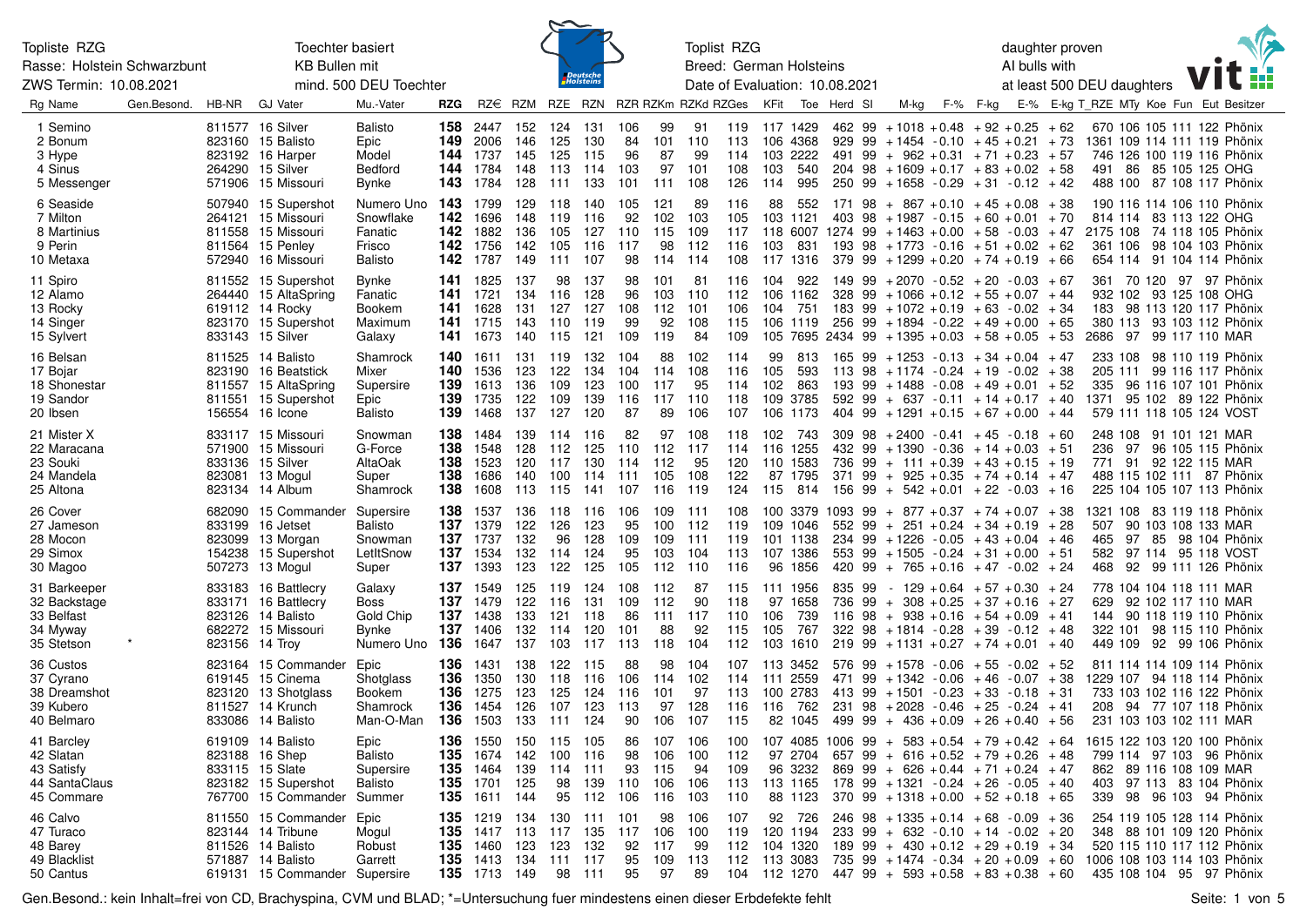| Toechter basiert<br>Topliste RZG<br><b>KB Bullen mit</b><br>Rasse: Holstein Schwarzbunt<br>ZWS Termin: 10.08.2021<br>mind. 500 DEU Toechter |                          |       |                                                                                                          |                                                          |                                 |                                                                                                                                     |                                 |                                           | <i>Deutsche</i><br>Holsteins    |                                 |                                        | Toplist RZG<br>Breed: German Holsteins<br>Date of Evaluation: 10.08.2021 |                                 |                                                |                                 |                                                |          |                              |                                                                                                                                                                                                                                                                  |      | AI bulls with | daughter proven<br>at least 500 DEU daughters |                                 |                      |    |                                                                                                                                           |                             |
|---------------------------------------------------------------------------------------------------------------------------------------------|--------------------------|-------|----------------------------------------------------------------------------------------------------------|----------------------------------------------------------|---------------------------------|-------------------------------------------------------------------------------------------------------------------------------------|---------------------------------|-------------------------------------------|---------------------------------|---------------------------------|----------------------------------------|--------------------------------------------------------------------------|---------------------------------|------------------------------------------------|---------------------------------|------------------------------------------------|----------|------------------------------|------------------------------------------------------------------------------------------------------------------------------------------------------------------------------------------------------------------------------------------------------------------|------|---------------|-----------------------------------------------|---------------------------------|----------------------|----|-------------------------------------------------------------------------------------------------------------------------------------------|-----------------------------|
| Rg Name                                                                                                                                     | Gen.Besond.              | HB-NR | <b>GJ Vater</b>                                                                                          | Mu.-Vater                                                | RZG                             |                                                                                                                                     |                                 |                                           |                                 |                                 |                                        | RZ€ RZM RZE RZN RZR RZKm RZKd RZGes KFit                                 |                                 |                                                |                                 | Toe Herd SI                                    |          | M-kg                         | F-%                                                                                                                                                                                                                                                              | F-kg |               | E-% E-kg T RZE MTy Koe Fun Eut Besitzer       |                                 |                      |    |                                                                                                                                           |                             |
| 51 Roadstar<br>52 Seven Up<br>53 Baku<br>54 Rodger<br>55 Checkmate                                                                          | <b>RDC</b><br><b>RDC</b> |       | 833084 14 Anton<br>619143 15 Supershot<br>823187 16 Battlecry<br>832601 12 Robust<br>571878 14 Aikman    | Detox<br>McCutchen<br>Kahuna<br>Shottle<br>Beacon        | 135<br>135<br>135<br>134<br>134 | 1476<br>1436<br>1460<br>1392<br>1389                                                                                                | 117<br>120<br>127<br>119<br>128 | 112<br>114<br>117<br>111<br>119           | 132<br>133<br>121<br>127<br>113 | 110<br>113<br>106<br>111<br>106 | 105<br>113<br>105<br>105<br>99         | 107<br>98<br>96<br>97<br>106                                             | 116<br>108<br>114<br>119<br>112 | 107<br>108<br>112<br>115<br>109                | 893<br>521<br>734<br>864<br>807 | 409 98<br>169<br>317 99                        | 98       | $+$                          | $+ 420 + 0.09 + 26 + 0.09 + 23$<br>$168$ 97 + 800 - 0.12 + 19 + 0.05<br>$+ 583 + 0.33 + 58 + 0.06$<br>263 99 + 1120 - 0.16 + 27 - 0.10 + 27<br>$86 + 0.49 + 52 + 0.31 + 33$                                                                                      |      |               | + 32<br>+ 26                                  | 334<br>215 94<br>276 129<br>151 | 87                   | 99 | 97 124 MAR<br>93 108 119 Phönix<br>88 104 120 Phönix<br>294 103 103 116 102 MAR<br>90 112 118 110 Phönix                                  |                             |
| 56 Mortimer<br>57 Trans-Am<br>58 Cincinnati<br>59 Big Power<br>60 Bestboss                                                                  |                          |       | 823153 14 Magicday<br>571899 15 Tribune<br>682283 16 Cinema<br>833052 14 Big Point<br>833021 14 Boss     | Numero Uno<br>Daddy<br><b>Balisto</b><br>Beacon<br>Maxim | 134<br>134<br>134<br>134<br>134 | 1591<br>1113<br>1401<br>1368<br>1264                                                                                                | 124<br>115<br>138<br>123<br>132 | 100<br>126<br>110<br>112<br>116           | 132<br>127<br>116<br>126<br>114 | 113<br>91<br>79<br>112<br>111   | 100<br>110<br>102<br>100<br>94         | 96<br>108<br>102<br>109<br>93                                            | 116<br>119<br>111<br>111<br>113 | 113 1557<br>113<br>109<br>100 2194             | 931<br>534<br>87 1881           | 297<br>340 99<br>741 99<br>825 99              | 99       | + 1126<br>$290 \t 97 + 1446$ | $-0.06 + 38$<br>$+1451 - 0.43 + 8 - 0.19 + 28$<br>$-0.06 + 50 + 0.04 + 53$<br>$+ 841 - 0.04 + 28 + 0.05 + 34$<br>$+$ 811 + 0.14 + 47 + 0.14 + 42                                                                                                                 |      | - 0.06        | + 32                                          | 366<br>227<br>540               |                      |    | 92 101 87 111 Phönix<br>99 116 118 117 Phönix<br>193 112 104 99 110 Phönix<br>85 88 109 121 MAR<br>734 109 107 100 116 MAR                |                             |
| 61 Selfie<br>62 Bajano<br>63 Mattis<br>64 Cassis<br>65 Kayne                                                                                |                          |       | 154234 15 Supershot<br>833059 14 Balisto<br>478422 13 Massey<br>823155 14 Camaro<br>811498 13 Mogul      | McCutchen<br>Monreal<br>Man-O-Man<br>Mogul<br>Domain     | 134<br>134<br>133<br>133<br>133 | 1093<br>1368<br>1524<br>1346<br>1333                                                                                                | 124<br>128<br>144<br>123<br>136 | 131<br>119<br>95<br>113<br>122            | 116<br>119<br>106<br>123<br>108 | 113<br>103<br>111<br>103<br>92  | 100<br>109<br>102<br>103<br>103        | 94<br>102<br>93<br>122<br>114                                            | 106<br>106<br>112<br>114<br>108 | 109<br>111<br>103 1038<br>111 1048<br>110 2979 | 750<br>933                      | 355<br>171 99                                  | 99       |                              | $304$ $98$ $+ 1562$ $- 0.30$ $+ 27$ $- 0.16$<br>$+1044 - 0.14 + 25 + 0.09$<br>413 99 + 1052 + 0.26 + 69 + 0.19 + 56<br>$+1106 - 0.08 + 35 - 0.07 + 31$<br>$832$ 99 + 941 + 0.41 + 81 + 0.03 + 35                                                                 |      |               | + 36<br>+ 46                                  | 234 117<br>360                  | 349 114<br>96        |    | 342 106 116 126 115 VOST<br>99 117 111 MAR<br>89 88 104 MAR<br>85 106 122 Phönix<br>1124 124 103 116 112 Phönix                           |                             |
| 66 Bruns<br>67 Famasio<br>68 Bowler<br>69 Board<br>70 Polo P RDC                                                                            | Pp <sup>*</sup> ,RDC     |       | 823195 16 Barolo<br>571884 13 Fanatic<br>823194 16 Battlecry<br>681573 14 Boss<br>833123 15 PowerballP   | Racer<br>Snowman<br>Molotov<br>Epic<br>Snow RF           | 133<br>133<br>133<br>133<br>133 | 1452<br>1259<br>1347<br>1359<br>1446                                                                                                | 127<br>131<br>116<br>135<br>137 | 107<br>110<br>115<br>110<br>98            | 122<br>120<br>130<br>117<br>116 | 107<br>94<br>102<br>106<br>111  | 106<br>111<br>107<br>108<br>101        | 89<br>103<br>99<br>99<br>108                                             | 114<br>112<br>121<br>106<br>109 | 115 1262<br>85<br>97<br>104 1193               | 857<br>545<br>92 2162           | 194 99<br>405 99<br>840 99<br>381 99           | 96 98    |                              | $+$ 830 + 0.06 + 39 + 0.08<br>+ 1842 - 0.29<br>$-100 + 0.42 + 37 + 0.18 + 15$<br>$+1168 + 0.01 + 46 + 0.08$<br>$+2066 - 0.33 + 41 - 0.11 + 57$                                                                                                                   |      | + 38 - 0.15   | + 37<br>+ 45<br>+ 49                          | 261                             |                      |    | 553 109 89 100 114 Phönix<br>90 111 108 106 Phönix<br>229 108 101 101 118 Phönix<br>988 110 105 117 96 Phönix<br>418 128 81 92 105 MAR    |                             |
| 71 Mikkel<br>72 Marigo<br>73 Hellas<br>74 Missan<br>75 Garvin                                                                               |                          |       | 832628 13 Mixer<br>619098 13 Model<br>156558 16 Heffner<br>833121 15 Missouri<br>811477 12 G-Force       | Super<br>Freddie<br>Balisto<br>McCutchen<br>Super        | 133<br>133<br>133<br>132<br>132 | 1373<br>1509<br>1319<br>1255<br>1443                                                                                                | 124<br>117<br>126<br>135<br>132 | 114<br>110<br>120<br>116<br>106           | 120<br>134<br>116<br>105<br>114 | 103<br>121<br>91<br>91<br>92    | 108<br>124<br>111<br>113<br>103        | 95<br>101<br>107<br>107<br>98                                            | 115<br>107<br>112<br>113<br>117 | 111 1360<br>115 1426<br>102<br>110 5081<br>118 | 590<br>800                      | 307 98<br>419 99                               |          |                              | $+$ 824 + 0.15 + 48 - 0.01 + 27<br>$+ 585 + 0.10 + 33 - 0.01 + 19$<br>$268$ 97 + 115 + 0.30 + 34 + 0.34 + 37<br>$1685$ 99 + 1147 + 0.27 + 75 - 0.04 + 35<br>$156$ 99 + 772 + 0.12 + 43 + 0.18                                                                    |      |               | + 46                                          | 355<br>264 110                  |                      |    | 172 106 118 91 116 MAR<br>81 116 111 103 Phönix<br>233 101 105 102 124 VOST<br>1588 111 79 100 131 MAR<br>95 110 100 Phönix               |                             |
| 76 Beatstick<br>77 Malinus<br>78 Beatbook<br>79 Paradiso<br>80 Brayden                                                                      |                          |       | 833032 14 Balisto<br>811575 16 Modeco<br>768101 16 Beatstick<br>571917 15 Penley<br>507561 14 Balisto    | Gold Chip<br>Balisto<br>Bookem<br>Supersire<br>Man-O-Man | 132<br>132<br>132<br>132<br>132 | 1340<br>976<br>1057<br>1293<br>1343                                                                                                 | 114<br>130<br>115<br>116<br>119 | 125<br>130<br>129<br>108<br>110           | 135<br>109<br>119<br>125<br>125 | 96<br>97<br>102<br>113<br>108   | 110<br>84<br>109<br>103<br>106         | 113<br>98<br>112<br>111<br>93                                            | 114<br>108<br>115<br>121<br>120 | 109<br>109 1000                                | 651<br>94 1620                  | 11215477 3214 99<br>337 98<br>358 99<br>388 99 |          | $\sim$                       | $+366 + 0.09 + 23 + 0.05$<br>$108$ 3784 1357 99 + 1552 - 0.25 + 32 - 0.06 + 46<br>$+ 542 - 0.04 + 18 + 0.04 + 23$<br>$+ 213 + 0.22 + 31 + 0.10 + 17$<br>$568 + 0.56 + 29 + 0.48$                                                                                 |      |               | + 18<br>+ 25                                  | 3663 114<br>340                 | 91                   |    | 99 126 114 MAR<br>1728 116 99 122 124 Phönix<br>293 109 112 124 115 Phönix<br>328 104 92 94 120 Phönix<br>98 104 115 MAR                  |                             |
| 81 Mr Max<br>82 Nice<br>83 Dolph<br>84 Power PP<br>85 Sinclair                                                                              | PP*                      |       | 811488 13 Mogul<br>833158 15 Josuper<br>507451 13 LiquidGold<br>264515 15 PowerballP<br>804345 13 Shaw   | Super<br>Numero Uno<br>Snowman<br>Shotglass<br>Beacon    | 132<br>132<br>131<br>131<br>131 | 958<br>1404<br>1502<br>1440<br>1108                                                                                                 | 124<br>128<br>138<br>131<br>129 | 129<br>101<br>97<br>99<br>116             | 114<br>111<br>114<br>118<br>111 | 98<br>106<br>90<br>108<br>110   | 108<br>114<br>112<br>110<br>83         | 119<br>112<br>111<br>104<br>108                                          | 111<br>117<br>109<br>110<br>107 | 114<br>112 3020<br>118<br>90                   | 89 4400<br>703<br>571<br>778    | 885 99<br>203<br>1023 99<br>205                | 98<br>98 |                              | $+1668 - 0.34 + 27 - 0.17 + 37$<br>$+ 762 + 0.17 + 48 + 0.07 + 34$<br>$+1070 + 0.10 + 53 + 0.16 + 54$<br>$+1628 - 0.33 + 26 - 0.03 + 52$<br>$219$ 99 + 1125 + 0.05 + 50 - 0.02                                                                                   |      |               | + 36                                          | 201                             | 92 100<br>390 117 89 |    | 1459 110 95 130 120 Phönix<br>92 109 MAR<br>830 109 103 109 86 MAR<br>83 112 OHG<br>262 76 104 115 116 Phönix                             |                             |
| 86 Kingston<br>87 Powder Pp<br>88 Mercury<br>89 Big Ben<br>90 Kingsley                                                                      | $Pp^*$                   |       | 823173 15 Kingpin<br>796550 15 PowerballP<br>619076 12 Mogul<br>571921 16 Battlecry<br>833114 15 Kingpin | Sympatico<br>Fidji<br>Domain<br>Sargeant<br>Mogul        | 131<br>131<br>131               | 1313<br>1394<br>1333<br><b>131</b> 1076<br>131 1168 123                                                                             | 126<br>139<br>120<br>123        | 108<br>104<br>116<br>122<br>129 115       | 120<br>107<br>124<br>117        | 112<br>106<br>105<br>98         | 111<br>102<br>115<br>106<br>97 110 103 | 93<br>114<br>109<br>98                                                   | 109<br>100<br>114<br>112<br>115 | 96<br>110<br>100 4628<br>98                    | 533<br>573<br>817<br>86 1566    | 134 98<br>253<br>815 99<br>692 98              | 98       | $+$                          | $+1342 - 0.16 + 35 - 0.08 + 37$<br>787 + 0.28<br>$+ 474 + 0.29 + 48 + 0.02 + 19$<br>$276$ 98 + 1241 - 0.09 + 38 - 0.13 + 28<br>$-216 + 0.65 + 54 + 0.28 + 20$                                                                                                    |      | $+60 + 0.23$  | + 52                                          |                                 |                      |    | 145 97 91 112 108 Phönix<br>1664 108 84 112 120 Phönix<br>387 107 96 127 112 Phönix<br>485 132 94 112 128 MAR                             | 119 102 101 97 107 Memminge |
| 91 Bazaar<br>92 Elbrus<br>93 Baldur<br>94 Plenty<br>95 Laurent P                                                                            | Pp <sup>*</sup> ,RDC     |       | 507518 13 Mogul<br>823165 15 Extreme<br>833046 14 Balisto<br>682284 16 Penley<br>811546 14 Label P       | Shamrock<br>Suran<br>Epic<br>Distinctio<br>Snowman       |                                 | <b>131</b> 1105<br><b>131</b> 1127 145<br><b>131</b> 1313 136<br>131 1466 126<br>131 1411 129                                       | 108                             | 128 132 111 110 112<br>109<br>111 114 108 | 99<br>95 123 101<br>107 117 101 | 95                              | 100<br>98<br>108<br>98                 | 101<br>98<br>113<br>93                                                   | 114<br>105<br>99                | 115 106 1120<br>113 110 1882                   | 108 1549<br>91 1258             |                                                |          |                              | $413$ 99 + 643 - 0.13 + 12 - 0.11 + 10<br>$308$ 99 + 2081 - 0.25 + 52 - 0.03 + 68<br>$10011956$ 2827 99 + 1325 - 0.03 + 49 + 0.04 + 50<br>$465$ 99 + 672 + 0.15 + 42 + 0.09 + 33<br>$388$ 99 - 126 + 0.57 + 50 + 0.41 + 36                                       |      |               |                                               |                                 |                      |    | 592 104 99 116 128 Phönix<br>454 118 94 89 119 Phönix<br>2655 108 105 93 116 MAR<br>447 83 72 113 101 Phönix<br>795 110 91 109 105 Phönix |                             |
| 96 Milord<br>97 Kaluscho<br>98 Igedo<br>99 Alicante<br>100 Appeal                                                                           |                          |       | 264353 15 Missouri<br>811556 15 Kingpin<br>811573 16 Icone<br>823147 14 Album<br>571908 15 AltaSpring    | Headliner<br>Mogul<br>Bynke<br>Genesis<br>Super          |                                 | <b>131</b> 1346 129<br><b>131</b> 1062 125<br><b>130</b> 1345 115<br><b>130</b> 1236 122 119 117 100<br><b>130</b> 1113 124 123 116 |                                 | 110 117<br>104                            | 129 105 107<br>129              | 95<br>107                       | 92<br>120<br>105<br>105 107<br>94 114  | 108<br>99<br>120<br>96                                                   | 109<br>114<br>112               | 113 1889<br>119 111                            | 840                             | 96 7902 2485 99                                |          |                              | $615$ 99 + 642 + 0.22 + 48 + 0.14 + 36<br>- 98 + 0.63 + 58 + 0.27 + 23 2732 117 101 112 128 Phönix<br>$234$ $98 + 558 - 0.02 + 20 + 0.03 + 22$<br>$112$ $108$ $877$ $180$ $99$ - $120 + 0.49 + 43 + 0.30 + 25$<br>$97$ 1484 433 99 + 827 + 0.01 + 33 + 0.04 + 32 |      |               |                                               |                                 |                      |    | 1327 92 81 107 121 OHG<br>417 95 94 107 105 Phönix<br>263 100 98 113 119 Phönix<br>526 113 103 108 123 Phönix                             |                             |

Gen.Besond.: kein Inhalt=frei von CD, Brachyspina, CVM und BLAD; \*=Untersuchung fuer mindestens einen dieser Erbdefekte fehlt Seite: 2 von 5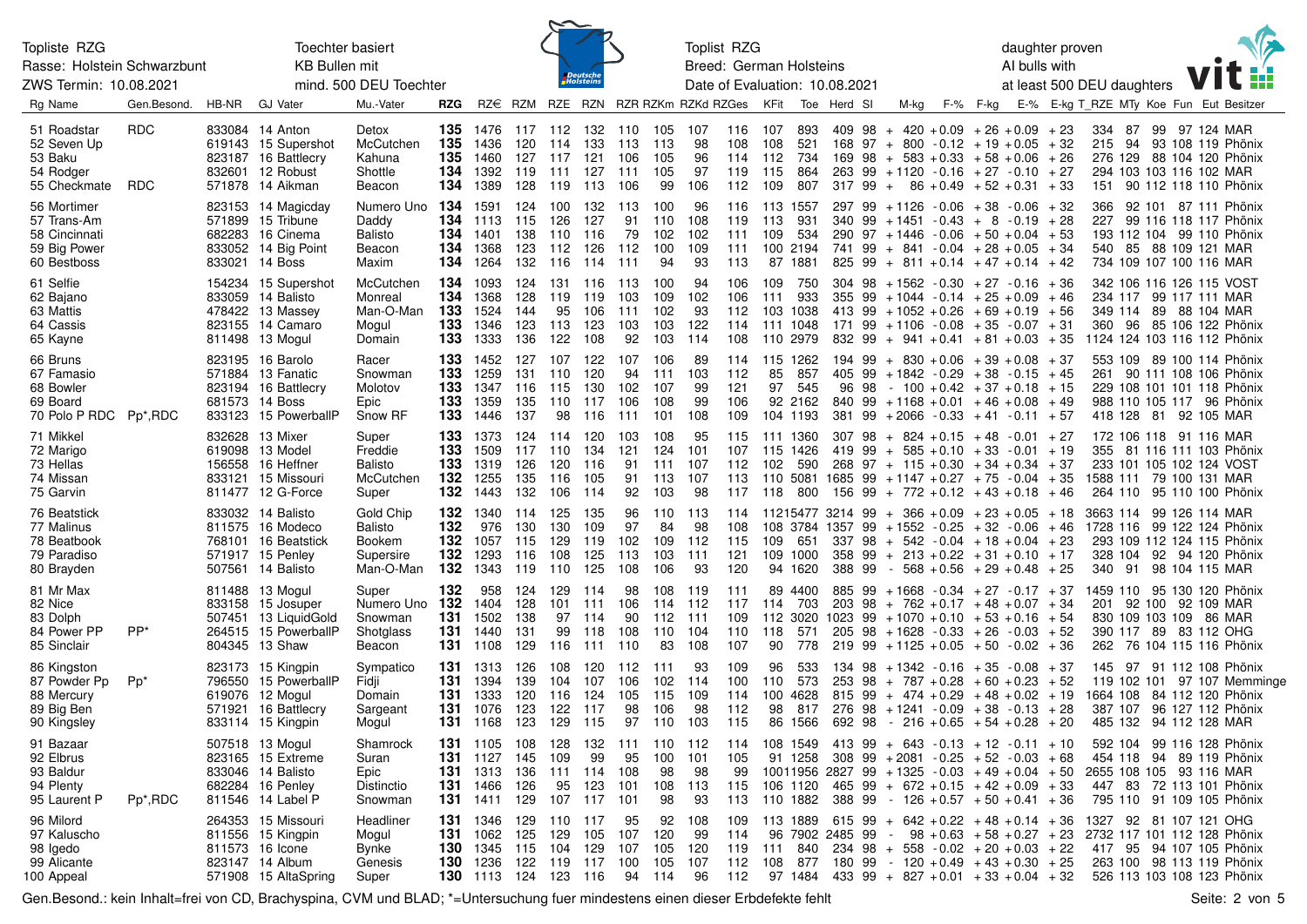| Topliste RZG<br><b>Toechter basiert</b><br>Rasse: Holstein Schwarzbunt<br><b>KB Bullen mit</b><br>ZWS Termin: 10.08.2021<br>mind. 500 DEU Toechter |                 |                |                                                                                                           |                                                         |                                 |                                                                         |                                                 | $\sim$                          | <i>Deutsche</i><br>Holsteins     |                                          |                                    | Toplist RZG<br>Breed: German Holsteins<br>Date of Evaluation: 10.08.2021 |                                 |                                     |                                                    |                             |                |                                                                                                                                                                                                                                                                 | daughter proven<br>AI bulls with<br>at least 500 DEU daughters |          |                                                   |  |                                            |             |                                                                               |  |                                                                                                     |
|----------------------------------------------------------------------------------------------------------------------------------------------------|-----------------|----------------|-----------------------------------------------------------------------------------------------------------|---------------------------------------------------------|---------------------------------|-------------------------------------------------------------------------|-------------------------------------------------|---------------------------------|----------------------------------|------------------------------------------|------------------------------------|--------------------------------------------------------------------------|---------------------------------|-------------------------------------|----------------------------------------------------|-----------------------------|----------------|-----------------------------------------------------------------------------------------------------------------------------------------------------------------------------------------------------------------------------------------------------------------|----------------------------------------------------------------|----------|---------------------------------------------------|--|--------------------------------------------|-------------|-------------------------------------------------------------------------------|--|-----------------------------------------------------------------------------------------------------|
| Rg Name                                                                                                                                            | Gen.Besond.     | HB-NR          | <b>GJ Vater</b>                                                                                           | Mu.-Vater                                               | RZG                             | RZ€                                                                     |                                                 |                                 |                                  |                                          |                                    | RZM RZE RZN RZR RZKm RZKd RZGes                                          |                                 | KFit                                |                                                    | Toe Herd SI                 |                | M-kg                                                                                                                                                                                                                                                            |                                                                | F-% F-kg |                                                   |  |                                            |             |                                                                               |  | E-% E-kg T RZE MTy Koe Fun Eut Besitzer                                                             |
| 101 Barolo<br>102 Sirio<br>103 Barly<br>104 Baltikum<br>105 Extremo                                                                                |                 |                | 263550 14 Balisto<br>811563 15 Silver<br>767660 14 Balisto<br>619105 14 Balisto<br>833146 15 Extreme      | Shamrock<br>AltaOak<br>Epic<br>Snowman<br>Fanatic       | 130<br>130<br>130<br>130<br>130 | 1396<br>1124<br>1281<br>1357<br>1286                                    | 112<br>116<br>124<br>144<br>123                 | 103<br>121<br>112<br>106<br>104 | 136<br>120<br>123<br>103<br>123  | 118<br>114<br>112<br>90<br>113           | 93<br>110<br>112<br>105<br>98      | 95<br>100<br>109<br>108<br>106                                           | 121<br>115<br>109<br>106<br>114 | 114 1365<br>94                      | 741<br>94 2415<br>107 1017                         | 503 99<br>120<br>655<br>426 | 98<br>99       | $+ 138 - 0.05 + 1 + 0.20 + 24$<br>$+ 108 + 0.48 + 52 + 0.04 + 8$<br>$+ 760 - 0.05 + 25 + 0.10 + 37$<br>94 4512 1447 99 + 973 + 0.38 + 79 + 0.18 + 52<br>$99 + 1124 - 0.27$                                                                                      |                                                                |          | $+14 + 0.02 + 41$                                 |  | 957                                        | 706 109 111 | 99 81 102 113 OHG<br>442 122 73 100 113 MAR                                   |  | 426 103 96 110 125 Phönix<br>99 110 Phönix<br>1630 121 110 98 99 Phönix                             |
| 106 Detective<br>107 Bartoli<br>108 Lendary<br>109 Blake<br>110 Minelli                                                                            |                 |                | 571913 15 Dolph<br>151586 14 Balisto<br>833012 13 LetItSnow<br>823146 14 Bube<br>823168 15 Missouri       | Chevrolet<br>Hunter<br>Bookem<br>Bookem<br>Numero Uno   | 130<br>130<br>130<br>130<br>129 | 1263<br>1161<br>1153<br>1426<br>1179                                    | 126<br>118<br>126<br>122<br>132                 | 110<br>113<br>117<br>107<br>113 | 116<br>128<br>113<br>128<br>99   | 95<br>117<br>100<br>106<br>107           | 107<br>96<br>106<br>119<br>119     | 93<br>104<br>107<br>85<br>105                                            | 115<br>110<br>111<br>111<br>111 | 106<br>89<br>107 6389<br>108<br>112 | 574<br>558<br>978<br>799                           | 209<br>1954 99              | 98             | $+ 764 + 0.09 + 39 + 0.07 + 34$<br>247 98 + 1003 - 0.40<br>$+ 615 + 0.17 + 42 + 0.11 + 33$<br>$198$ 99 + 967 - 0.05 + 32 - 0.03 + 30<br>$196$ $98 + 782 + 0.08$                                                                                                 |                                                                |          | $-4 + 0.04 + 39$<br>$+40 + 0.18 + 46$             |  | 1564 103 118 103 113 MAR                   |             | 139 104 92 104 119 VOST                                                       |  | 222 103 109 106 105 Phönix<br>278 115 113 105 96 Phönix<br>244 117 84 105 118 Phönix                |
| 111 Bellarabi<br>112 Cinema<br>113 Gravity<br>114 Minosch<br>115 Oleander P                                                                        | Pp <sup>*</sup> |                | 833074 14 Banesto<br>151578 13 Chevrolet<br>833081 14 Giant<br>833127 15 Missouri<br>823123 14 Ohare      | Epic<br>Snowman<br>Epic<br>Galaxy<br>Snowman            | 129<br>129<br>129<br>129<br>129 | 1041<br>1104<br>1156<br>1143<br>1216                                    | 124<br>146<br>121<br>116<br>102                 | 116<br>105<br>112<br>109<br>109 | 111<br>97<br>122<br>119<br>139   | 108<br>75<br>94<br>127<br>106            | 108<br>99<br>103<br>118<br>102     | 89<br>105<br>91<br>94<br>108                                             | 115<br>106<br>115<br>113<br>126 | 103<br>102<br>111                   | 106 3249 1158<br>1500<br>529<br>2420<br>120 1084   | 505                         |                | $99 + 1314 - 0.25$<br>$99 + 2351 - 0.21$<br>$215$ 98 + 1126 - 0.05 + 38 - 0.12 + 25<br>$1078$ 99 + 999 - 0.31 + 6 - 0.03 + 31<br>$183$ 99 + 722 - 0.25 + 2 - 0.20 + 3                                                                                           |                                                                |          | $+24 - 0.05 + 39$<br>$+67 - 0.14 + 63$            |  | 879 116<br>609 106<br>856                  | 98          | 89 100 125 MAR<br>96 107 103 VOST<br>135 101 102 100 115 MAR<br>91 98 119 MAR |  | 212 86 90 118 108 Phönix                                                                            |
| 116 Kingston<br>117 Nordic<br>118 Genestar<br>119 Skagen<br>120 Pentos                                                                             |                 |                | 571907 15 Kingpin<br>507966 14 Nominee<br>477175 12 Genesis<br>619099 13 Shotglass<br>833152 15 Penley    | Numero Uno<br>Lithium<br>Dorcy<br>Beacon<br>Epic        | 129<br>129<br>129<br>129<br>129 | 1085<br>1344<br>1004<br>1367<br>1103                                    | 124<br>116<br>113<br>125<br>128                 | 120<br>98<br>119<br>96<br>111   | 118<br>121<br>126<br>117<br>113  | 95<br>135<br>109<br>101<br>98            | 95<br>119<br>101<br>94<br>87       | 108<br>99<br>110<br>109<br>102                                           | 109<br>118<br>116<br>121<br>109 | 86<br>118<br>119 1143<br>116 1898   | 890<br>721<br>87 3541                              | 188 98<br>226               |                | $283$ 99 + 815 + 0.08 + 40 + 0.01 + 29<br>$+911 - 0.21$<br>1285 99 + 758 -0.33<br>$99 + 1203 - 0.14 + 31 - 0.03 + 37$<br>772 99 + 1712 - 0.32 + 31 - 0.14 + 42                                                                                                  |                                                                |          | $+13 - 0.04 + 26$<br>$-5 + 0.03 + 29$             |  | 413 99                                     |             | 925 92 107 105 123 MAR<br>94 94 123 MAR                                       |  | 265 103 110 106 117 Phönix<br>250 106 92 100 100 Phönix<br>556 110 75 115 93 Phönix                 |
| 121 Cordello<br>122 Shotello<br>123 Fabulus<br>124 Mardic<br>125 Bewes                                                                             | CDC             |                | 823171 15 Commander<br>833010 13 Shotglass<br>811581 16 Flattop<br>767730 15 Mardi Gras<br>823149 14 Boss | McCutchen<br><b>Bookem</b><br>Balisto<br>Epic<br>Beacon | 129<br>129<br>129<br>128<br>128 | 1085<br>1331<br>1499<br>1104<br>975                                     | 128<br>119<br>141<br>117<br>131                 | 119<br>109<br>92<br>117<br>119  | 110<br>126<br>109<br>119<br>105  | 100<br>114<br>97<br>114<br>113           | 94<br>112<br>103<br>104<br>110     | 91<br>100<br>107<br>104<br>99                                            | 109<br>106<br>103<br>111<br>105 | 110<br>87<br>107                    | 109 1028<br>714<br>743<br>620<br>70 1355           | 336<br>123<br>257<br>231    | 99<br>98<br>99 | $276$ 98 + 1324 - 0.01 + 50 - 0.11 + 33<br>$+ 506 + 0.03 + 23 + 0.11 + 29$<br>$\sim$ $-$<br>$98 + 801 - 0.08 + 23 - 0.03 + 24$<br>$+ 696 + 0.20$                                                                                                                |                                                                |          | $49 + 1.03 + 99 + 0.39 + 37$<br>$+48 + 0.16 + 40$ |  | 402<br>163                                 | 87          | 228 114 114 96 106 MAR                                                        |  | 472 122 108 88 127 Phönix<br>86 91 105 Phönix<br>98 103 102 121 Phönix<br>355 113 91 119 114 Phönix |
| 126 Montero<br>127 Beladi<br>128 Sunfish RF<br>129 Balkos<br>130 Iceland                                                                           | RDC,CDC         |                | 811461 12 Maximum<br>811470 12 Bookem<br>507475 13 Cashcoin<br>833041 14 Balisto<br>833161 15 Icone       | Stylist<br>Massey<br>Snowman<br>Numero Uno<br>Epic      | 128<br>128<br>128<br>128<br>128 | 1252<br>1267<br>1237<br>1185<br>1030                                    | 121<br>119<br>138<br>119<br>118                 | 99<br>105<br>103<br>115<br>119  | 124<br>122<br>110<br>125<br>119  | 126<br>119<br>89<br>106<br>102           | 94<br>116<br>78<br>117<br>92       | 106<br>92<br>109<br>91<br>117                                            | 112<br>115<br>107<br>107<br>112 | 90                                  | 967<br>97 4958 1256<br>104 1042<br>90 3258 1175 99 | 181 99                      | 99             | $+$ 808 - 0.19 + 12 + 0.09 + 37<br>$+ 327 + 0.24 + 37 + 0.10 + 22$<br>$556$ 99 + 1608 - 0.06 + 57 - 0.04 + 50<br>96 2373 1040 99 + 410 + 0.03 + 19 + 0.16 + 30<br>$+ 169 + 0.41 + 48 + 0.08 + 14$                                                               |                                                                |          |                                                   |  | 218 106<br>1686<br>1076 91 107 118 113 MAR |             | 547 117 90 105 101 MAR<br>449 104 112 95 118 MAR                              |  | 75 107 104 Phönix<br>99 107 94 109 Phönix                                                           |
| 131 Stoke P<br>132 Aquila<br>133 Masato<br>134 Monarch<br>135 Moll                                                                                 | Pp <sup>*</sup> |                | 619122 14 Style P<br>823132 14 Anton<br>811476 12 Mogul<br>154207 15 Mardi Gras<br>823063 12 Mogul        | Epic<br>Gold Chip<br>Man-O-Man<br>Sargeant<br>Snowman   | 128<br>127<br>127<br>127<br>127 | 1354<br>913<br>994<br>897<br>810                                        | 128<br>126<br>136<br>126<br>124                 | 96<br>120<br>117<br>127<br>118  | 118<br>109<br>98<br>103<br>105   | 104<br>99<br>106<br>103<br>110           | 111 100<br>113<br>111<br>93<br>113 | 98<br>106<br>103<br>110                                                  | 109<br>106<br>99<br>106<br>110  | 93                                  | 107 700<br>103 1120<br>93 1666<br>646<br>95 1436   | 132 98<br>218               |                | $+ 983 + 0.26$<br>$99 + 1637 - 0.32 + 27 - 0.13 + 41$<br>433 99 + 967 + 0.27 + 67 + 0.08 + 42<br>$308$ 98 + 595 + 0.15 + 39 + 0.13 + 34<br>276 99 + 1518 - 0.34 + 22 - 0.11 + 40                                                                                |                                                                |          | $+67 - 0.08 + 25$                                 |  | 237 104<br>274 108                         |             | 123 104 115 106 125 VOST                                                      |  | 78 97 106 Phönix<br>96 106 123 Phönix<br>405 110 90 114 116 Phönix<br>364 107 90 109 123 Phönix     |
| 136 Force<br>137 Olsen<br>138 Filou RDC<br>139 Explizit<br>140 Gero P RDC Pp*, RDC                                                                 | <b>RDC</b>      | 680240 13 Epic | 334860 12 G-Force<br>619125 14 Overbay<br>335418 13 Fanatic<br>833053 14 Galaxy                           | Planet<br>Epic<br>Elburn<br><b>Bronco</b><br>Bogart     | 127<br>127<br>127<br>127        | 1071<br>1085<br>997<br>1059<br>127 1070 126 107 111                     | 125<br>111<br>110 112<br>124 116                | -111<br>114                     | 119<br>125<br>121<br>113         | 85<br>119<br>125<br>112<br>99            | 96<br>81<br>109<br>96<br>108 104   | 101<br>96<br>113<br>112                                                  | 112<br>114<br>117<br>102<br>113 | 108                                 | 690                                                | 155                         | 98             | $10611834$ 2930 99 + 1482 - 0.42 + 11 - 0.04 + 46<br>$+ 129 + 0.15 + 20 + 0.09 + 13$<br>99 3685 1455 99 + 573 -0.25<br>$117$ 4954 1354 99 + 936 -0.13 +23 +0.06 +39<br>90 726 186 98 + 640 + 0.22 + 48 + 0.08 + 30                                              |                                                                |          | $-3 + 0.03 + 22$                                  |  | 2887<br>222<br>935                         | 88          | 99 115 97 110 MAR<br>87 109 110 109 MAR                                       |  | 92 108 121 Phönix<br>1519 106 111 104 113 Phönix<br>358 80 104 107 107 MAR/RBB                      |
| 141 Powerboy P Pp*<br>142 Azur<br>143 Amax RDC<br>144 NOG Bomac<br>145 Halo                                                                        | <b>RDC</b>      |                | 833159 15 PowerballP<br>823136 14 Anton<br>833018 14 Aikman<br>491180 11 Bakombre<br>823140 14 Halogen    | Shotglass<br>Shamrock<br>Pioneer<br>Fibrax<br>Cameron   | 127                             | <b>127</b> 1333<br><b>127</b> 1356<br><b>127</b> 1209<br>127 1022       | 972 122 115<br>142<br>117 104<br>123<br>102 115 | 97<br>99                        | 110 114<br>108<br>110 122<br>130 | 104<br>121 113 100 108<br>124            | 111 100<br>112                     | 96 104<br>- 91<br>98 104                                                 | 107<br>92<br>112<br>117<br>124  | 109 1621<br>110 2030<br>123 3880    | 105 1960<br>94 782                                 | 198 98 +                    |                | $774$ 99 + 833 + 0.01 + 33 + 0.01 + 30<br>$622$ 99 + 1824 - 0.08 + 62 - 0.05 + 56<br>$829$ 99 - 497 + 0.66 + 42 + 0.35 + 16<br>$475$ 99 + 736 - 0.06 + 22 + 0.10 + 36                                                                                           |                                                                |          | $43 + 0.08 + 10 - 0.03 - 2$                       |  |                                            |             | 738 104 101 106 115 MAR<br>440 97 94 125 91 MAR                               |  | 416 115 98 78 110 Phönix<br>1232 109 94 93 105 Phönix<br>308 88 113 112 110 Phönix                  |
| 146 Flicflac<br>147 Macperl<br>148 Mozarella<br>149 Mox<br>150 Review                                                                              |                 |                | 833188 16 Flattop<br>823087 13 McCutchen<br>334964 12 Mogul<br>335142 13 Mogul<br>682288 16 Regard        | Balisto<br>Gerard<br>Destry<br>Bowser<br>Balisto        | 127<br>127<br>127               | 1234<br>993<br>127 1151 122 106 116 104 107 106<br>127 1123 126 113 118 | 120<br>897 119<br>112                           | 98<br>123<br>123                | 110                              | 116 110 117 105<br>96<br>118 116 113 109 | 100 103<br>75 110 109              |                                                                          | 118<br>116<br>111<br>113<br>107 |                                     |                                                    |                             |                | $104$ 4502 1469 99 + 161 + 0.33 + 40 + 0.17 + 23<br>$105$ 633 163 98 + 797 + 0.01 + 32 - 0.03 + 24<br>$98\ 5192\ 1137\ 99$ - $453 + 0.58$ + $37 + 0.23$ + 6<br>$96$ 568 166 98 + 706 + 0.21 + 50 - 0.03 + 21<br>$100$ 1962 873 99 + 625 + 0.21 + 47 + 0.09 + 31 |                                                                |          |                                                   |  | 1522 91 104 80 112 MAR                     |             | 968 97 105 107 126 MAR<br>202 104 98 101 108 MAR                              |  | 228 110 101 111 121 Phönix<br>975 110 87 97 125 Phönix                                              |

Gen.Besond.: kein Inhalt=frei von CD, Brachyspina, CVM und BLAD; \*=Untersuchung fuer mindestens einen dieser Erbdefekte fehlt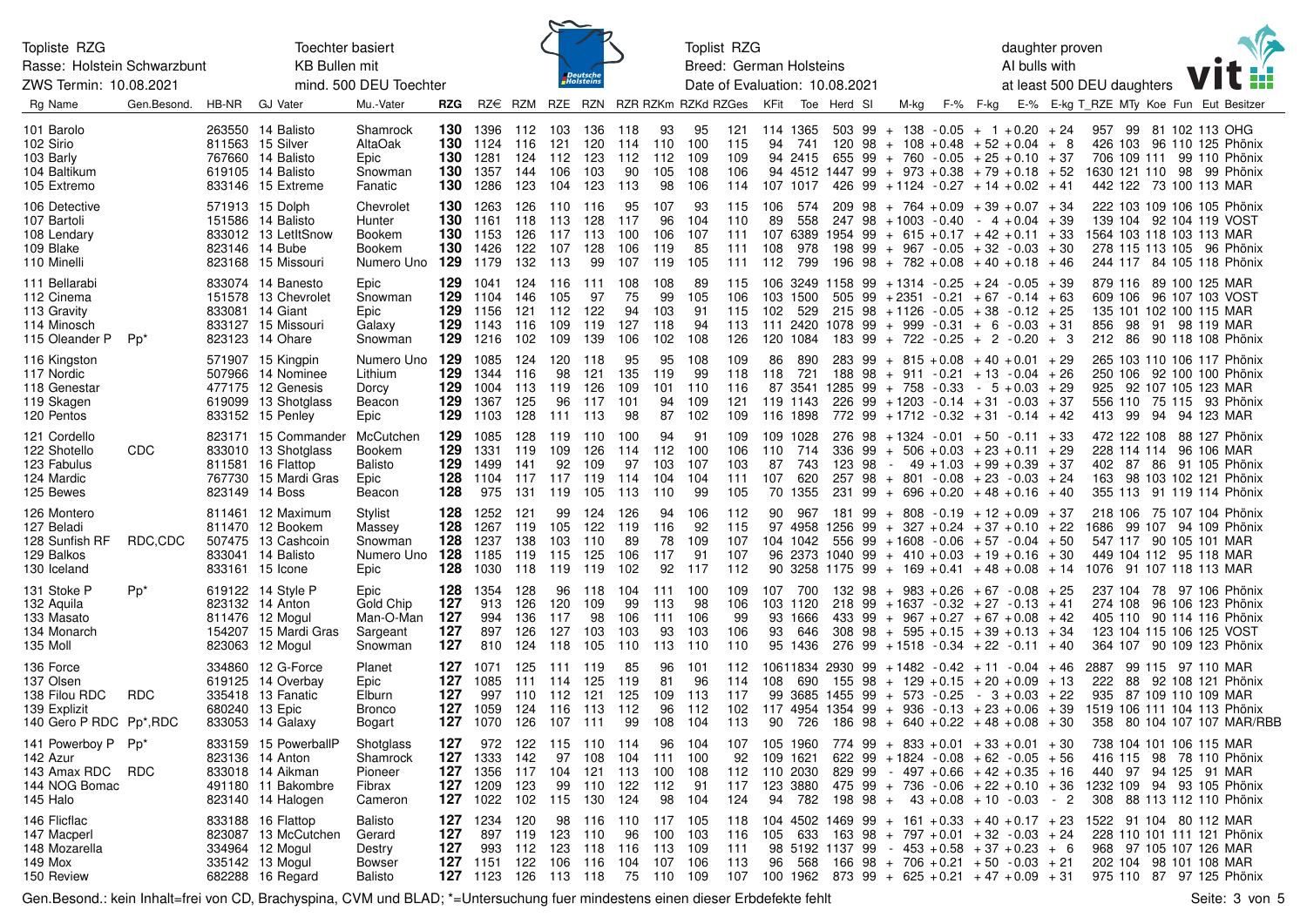| Topliste RZG<br>Toechter basiert<br>Rasse: Holstein Schwarzbunt                  |                      |       |                                                                                                           |                                                              |                                 |                                             |                                              |                                 |                                     |                                        |                                             | Toplist RZG                         |                                 |                                                        |                         |                            |          |      |                                                                                                                                                                                                         |          | daughter proven            |                               |                       |    |                                                                                                                                                                                                                       | $\sqrt{2}$ |
|----------------------------------------------------------------------------------|----------------------|-------|-----------------------------------------------------------------------------------------------------------|--------------------------------------------------------------|---------------------------------|---------------------------------------------|----------------------------------------------|---------------------------------|-------------------------------------|----------------------------------------|---------------------------------------------|-------------------------------------|---------------------------------|--------------------------------------------------------|-------------------------|----------------------------|----------|------|---------------------------------------------------------------------------------------------------------------------------------------------------------------------------------------------------------|----------|----------------------------|-------------------------------|-----------------------|----|-----------------------------------------------------------------------------------------------------------------------------------------------------------------------------------------------------------------------|------------|
|                                                                                  |                      |       | <b>KB Bullen mit</b>                                                                                      |                                                              |                                 |                                             |                                              |                                 | Deutsch<br>Holstein                 |                                        |                                             | Breed: German Holsteins             |                                 |                                                        |                         |                            |          |      |                                                                                                                                                                                                         |          | AI bulls with              |                               |                       |    |                                                                                                                                                                                                                       |            |
| ZWS Termin: 10.08.2021                                                           |                      |       |                                                                                                           | mind. 500 DEU Toechter                                       |                                 |                                             |                                              |                                 |                                     |                                        |                                             | Date of Evaluation: 10.08.2021      |                                 |                                                        |                         |                            |          |      |                                                                                                                                                                                                         |          | at least 500 DEU daughters |                               |                       |    |                                                                                                                                                                                                                       |            |
| Rg Name                                                                          | Gen Besond.          | HB-NR | <b>GJ Vater</b>                                                                                           | Mu.-Vater                                                    | <b>RZG</b>                      |                                             |                                              |                                 |                                     |                                        |                                             | RZ€ RZM RZE RZN RZR RZKm RZKd RZGes |                                 | KFit                                                   |                         | Toe Herd SI                |          | M-kg |                                                                                                                                                                                                         | F-% F-kg |                            |                               |                       |    | E-% E-kg T RZE MTy Koe Fun Eut Besitzer                                                                                                                                                                               |            |
| 151 Mission P<br>152 Gently<br>153 Come On<br>154 Artist<br>155 Mogan            | Pp <sup>*</sup> ,RDC |       | 682286 15 Missouri<br>680121 12 G-Force<br>619124 15 Commander<br>571880 14 Anton<br>680109 12 Mogul      | Asterix P<br>Super<br>Lexor<br>Gold Chip<br>Super            | 126<br>126<br>126<br>126<br>126 | 1206<br>1166<br>1379<br>1074 115 116<br>968 | 133<br>122<br>134<br>127                     | 102<br>110<br>95<br>112         | 107<br>117<br>114<br>119<br>105     | 98<br>103<br>108<br>120<br>103         | 108<br>93<br>97<br>112<br>108               | 96<br>94<br>118<br>104<br>85        | 106<br>109<br>99<br>107<br>108  | 111 3009 1252 99<br>112<br>91 1739<br>109 1712<br>103  | 807<br>781              |                            |          |      | $+$ 921 + 0.06 + 43 + 0.16 + 48<br>$438$ 99 + 406 + 0.21 + 38 + 0.13 + 27<br>$624$ 98 + 322 + 0.59 + 73 + 0.24 + 35<br>$622$ 99 + 275 + 0.19 + 30 + 0.06 + 16<br>$406$ 99 + 700 + 0.26 + 55 + 0.05 + 29 |          |                            |                               |                       |    | 1351 111 97 100 102 Phönix<br>212 112 98 111 103 Phönix<br>782 100 111 82 100 Phönix<br>300 112 102 114 108 Phönix<br>243 82 109 94 121 Phönix                                                                        |            |
| 156 Salvador<br>157 Silvestre<br>158 Thunder<br>159 Nugget RDC RDC<br>160 Bumper | <b>RDC</b>           |       | 154230 15 Silver<br>571910 15 Silver<br>507941 14 Kingboy<br>680244 13 Numero Uno<br>823191 16 Bolaro     | Supersire<br>Fanatic<br>Numero Uno<br>Destry<br>Aikman       | 126<br>126<br>126<br>126<br>125 | 995<br>853<br>1032<br>1246<br>869           | 117 112<br>114<br>109<br>115<br>121          | 119<br>119<br>110<br>116        | 115<br>118<br>117<br>123<br>113     | 106<br>103<br>132<br>121<br>108        | 104<br>110<br>116<br>116<br>83              | 98<br>90<br>111<br>94<br>95         | 112<br>113<br>113<br>108<br>111 | 99<br>80 1166<br>103 1531<br>98 2123<br>75 1127        | 724                     | 271 98<br>538 99<br>904 99 | $+$      |      | $80 + 0.34 + 36 + 0.15$<br>$384$ 99 + 394 + 0.22 + 38 - 0.03<br>$-142 + 0.39 + 32 + 0.09$<br>$-393 + 0.73 + 54 + 0.19 + 5$<br>$462$ $98 + 623 + 0.00 + 25 + 0.09$                                       |          |                            | $+17$<br>$+10$<br>+ 3<br>+ 31 | 387<br>599 131<br>342 | 86 | 319 81 109 100 118 VOST<br>92 115 123 Phönix<br>86 106 122 MAR<br>856 107 89 106 113 Phönix<br>98 101 114 113 Phönix                                                                                                  |            |
| 161 Outlast PP<br>162 Monolit<br>163 Michigan<br>164 Mangano<br>165 Balic        | $PP^*$               |       | 508062 15 PowerballP<br>823150 14 Michigan<br>804320 12 Mixer<br>811494 13 Maximum<br>767500 14 Balisto   | Predestine<br>Epic<br>Gerard<br><b>VH Bismark</b><br>Epic    | 125<br>125<br>125<br>125<br>125 | 1314<br>1103<br>876<br>1204<br>1087         | 126<br>104<br>124<br>129<br>138              | 92<br>111<br>115<br>92<br>102   | 117<br>129<br>108<br>109<br>103     | 102<br>116<br>84<br>97<br>98           | 91<br>111<br>97<br>109<br>112               | 111<br>117<br>112<br>122<br>95      | 112<br>119<br>114<br>115<br>103 | 106<br>104 1668<br>95 3307<br>109 1432<br>96           | 948<br>750              | 273 99<br>287 99           |          |      | $+ 822 + 0.03 + 36 + 0.09 + 37$<br>$-450 + 0.44 + 24 + 0.13$<br>$862$ 99 + 288 + 0.26 + 38 + 0.22 + 32<br>$239$ 99 + 511 + 0.10 + 30 + 0.28 + 46<br>$322$ 98 + 1462 - 0.04 + 53 + 0.02 + 52             |          |                            | - 3                           | 391                   |    | 347 102 92 86 103 MAR<br>86 109 108 108 Phönix<br>1034 91 117 91 121 Phönix<br>334 104 90 99 92 Phönix<br>179 124 94 97 102 Phönix                                                                                    |            |
| 166 Trend<br>167 Brentano<br>168 Borani<br>169 Ikarus<br>170 Erice PP            | PP*                  |       | 263909 14 Tribune<br>151587 14 Balisto<br>833066 14 Boss<br>823177 15 Icone<br>767800 15 Eraser P         | Mogul<br>Sudan<br>Epic<br>Boss<br>Maurice                    | 125<br>125<br>125<br>125<br>125 | 755<br>1028<br>1033<br>987<br>1057          | 107<br>115<br>121<br>131<br>124 104          | 130<br>120<br>104<br>113        | 122<br>122<br>115<br>105<br>116     | 109<br>93<br>116<br>99<br>100          | 115<br>112<br>112<br>103<br>106             | 84<br>96<br>113<br>114<br>98        | 112<br>110<br>104<br>100<br>106 | 104 1471<br>100 6154<br>93 3099<br>89 2497<br>101 1118 |                         | 1756 99                    |          |      | $457$ 99 + 1004 - 0.34 + 3 - 0.20 + 13<br>$-202 + 0.42 + 32 + 0.23$<br>$944$ $99 + 894 - 0.20 + 13 + 0.07 + 38$<br>$466$ 99 + 936 + 0.13 + 51 + 0.08 + 40<br>$454$ 99 + 876 + 0.00 + 34 + 0.03 + 34     |          |                            | + 15                          |                       |    | 1183 110 122 93 135 OHG<br>2331 105 109 112 115 VOST<br>698 90 100 109 102 MAR<br>714 106 109 114 102 Phönix<br>287 96 104 104 102 Phönix                                                                             |            |
| 171 Bermuda<br>172 Kingman<br>173 Buzz<br>174 Dijon<br>175 Bolaro                |                      |       | 823130 14 Balisto<br>833118 15 Kingboy<br>833056 14 Banesto<br>507684 14 Balisto<br>811516 14 Boss        | Mayfield<br>Gerard<br>Toscano<br>Hero<br>Beacon              | 125<br>125<br>125<br>125<br>125 | 975<br>913<br>1019<br>810<br>887            | 130<br>119<br>111<br>126<br>126              | 124<br>114<br>107<br>125<br>112 | 107<br>111<br>123<br>99<br>108      | 90<br>108<br>118<br>109<br>111         | 96<br>114<br>120<br>110<br>120              | 113<br>106<br>94<br>116<br>100      | 94<br>110<br>119<br>100<br>103  | 109 2887<br>104 1850<br>101 4419<br>105 1726           |                         | 421<br>721                 | 99<br>99 |      | $+ 445 + 0.38 + 56 + 0.19 + 35$<br>$+1319 - 0.13 + 37 - 0.22 + 20$<br>$1414$ 99 + 148 - 0.09 - 3 + 0.19 + 24<br>$561$ 99 + 1059 - 0.14 + 26 + 0.04 + 40                                                 |          |                            |                               |                       |    | 757 123 105 119 112 Phönix<br>633 103 101 99 119 MAR<br>975 111 102 99 107 MAR<br>522 126 95 109 125 Phönix<br>86 3878 1272 99 + 1333 - 0.30 + 19 - 0.02 + 44 1186 105 105 106 110 Phönix                             |            |
| 176 Dante<br>177 Maibach<br>178 Flatrate<br>179 Boss<br>180 Sansiro              |                      |       | 823109 13 Doorman<br>571861 13 Meridian<br>572926 16 Flattop<br>262400 12 Bookem<br>334341 12 Snowman     | Snowman<br>Snowman<br>Balisto<br>Man-O-Man<br>Gibor          | 124<br>124<br>124<br>124<br>124 | 940<br>975<br>1081<br>970<br>1040           | 117 116<br>136<br>117<br>125<br>118          | 103<br>97<br>109<br>104         | 114<br>100<br>120<br>108<br>120     | 86<br>94<br>106<br>117<br>93           | 103<br>104<br>110<br>109<br>95              | 84<br>111<br>104<br>103<br>105      | 118<br>106<br>117<br>103<br>118 | 117<br>93 1775<br>97<br>103 2384                       | 820<br>654              | 137 99<br>810 99           |          |      | $+ 293 + 0.15 + 26 + 0.11 + 22$<br>639 99 + 1654 - 0.17 + 45 - 0.04 + 52<br>$220$ 98 + 682 - 0.19 + 7 + 0.08 + 31<br>$9513061$ 3791 99 + 332 + 0.17 + 31 + 0.24 + 36<br>$+1151 - 0.26 + 17 - 0.10 + 28$ |          |                            |                               |                       |    | 237 105 105 107 114 Phönix<br>310 120 90 97 107 Phönix<br>230 99 103 75 113 Phönix<br>5622 101 104 116 99 OHG<br>639 112 80 104 110 MAR                                                                               |            |
| 181 Snowboard<br>182 Basta<br>183 Altai<br>184 Newyear<br>185 Sakajo             |                      |       | 678902 11 Snowman<br>263760 14 Balisto<br>264111 15 Alta1Stcla<br>833119 15 Speaker<br>571874 14 Sargeant | Gibor<br>Epic<br>Epic<br>Lithium<br>Bookem                   | 124<br>124<br>124<br>124<br>124 | 1110<br>1096<br>928<br>1049<br>999          | 128<br>115<br>112<br>108<br>117              | 96<br>105<br>120<br>105<br>108  | 109<br>121<br>123<br>131<br>120     | 92<br>115<br>103<br>106<br>102         | 95<br>105<br>83<br>94<br>111                | 98<br>103<br>102<br>113<br>98       | 114<br>109<br>106<br>118<br>108 | 97 3664<br>113 2710<br>104 574<br>84 2894<br>96 1170   |                         | 1560 99                    |          |      | $+ 754 + 0.34 + 66 + 0.00 + 26$<br>$206$ 98 + 496 + 0.04 + 23 - 0.03 + 14<br>$1008$ 99 + 286 + 0.12 + 24 - 0.04 + 5<br>$397$ $99$ $+1077$ $-0.20$ $+21$ $-0.12$ $+24$                                   |          |                            |                               | 1219 81<br>734        |    | 89 107 99 Phönix<br>544 99 + 377 + 0.01 + 16 + 0.10 + 23 2194 103 103 85 117 OHG<br>491 104 96 100 129 OHG<br>93 84 115 106 MAR<br>169 100 105 107 104 Phönix                                                         |            |
| 186 Burano<br>187 Consul<br>188 Big Point<br>189 Borekito<br>190 Phoenix         |                      |       | 811536 14 Balisto<br>263910 15 Commander<br>619043 12 Bookem<br>811414 11 Bowser<br>823161 15 President   | Mayfield<br>Snowman<br>Man-O-Man<br>Shottle<br>Mogul         | 124<br>124<br>124<br>123        | 763<br>123 1063 113 101 120                 | 917 115<br>118<br>885 123 113<br>939 141 109 | 115<br>125                      | 119<br>112<br>- 116<br>98           | 88<br>92<br>94<br>93<br>91             | 98<br>87<br>86<br>109<br>115                | 101<br>107<br>108<br>108<br>82      | 113<br>107<br>102<br>124<br>94  | 95                                                     | 123 2960 1022 99<br>790 | 278                        | 99       |      | + 1047 - 0.39<br>$+ 572 + 0.12 + 35 + 0.01 + 20$<br>90 1660 346 99 + 1582 + 0.12 + 76 - 0.06 + 48                                                                                                       |          | $-2$ $-0.03$ $+33$         |                               | 1215 103<br>701 113   |    | 97 91 128 Phönix<br>95 129 113 OHG<br>10017662 4153 99 + 1289 - 0.39 + 8 + 0.00 + 44 6272 99 98 108 114 Phönix<br>105 1763 222 99 + 530 + 0.00 + 20 + 0.00 + 18 386 100 92 98 106 Phönix<br>399 116 104 99 108 Phönix |            |
| 191 Salitos<br>192 Grizzly<br>193 Superman<br>194 Bacalao<br>195 Guard           |                      |       | 833040 14 Smurf<br>804319 12 Genesis<br>571867 13 Supersire<br>811513 14 Big Point<br>680120 13 Guarini   | Shamrock<br>Man-O-Man<br>Snowman<br>Beacon<br>Leif           | 123<br>123<br>123<br>123<br>123 | 1149 111<br>1014 131 103<br>1031 121 102    | 964 114 104<br>655 120 123                   | 99                              | 128<br>118 130<br>108<br>108<br>108 | 95<br>90<br>93<br>105                  | 101<br>105 112<br>96<br>104 106             | 112<br>77 106<br>112                | 120<br>112<br>104<br>107<br>117 | 118<br>90 541<br>96 1511                               | 926                     |                            |          |      | $270$ 99 + 909 - 0.22 + 13 - 0.14 + 16<br>$107$ 1450 483 99 + 861 + 0.16 + 51 + 0.08 + 38<br>$151 \t 98 + 913 \t -0.37 \t - 4 \t +0.11 \t +43$<br>683 99 - 236 + 0.44 + 33 + 0.37 + 28                  |          |                            |                               |                       |    | 271 107 89 93 107 MAR<br>90 3919 1139 99 + 825 - 0.33 - 3 + 0.03 + 31 1013 107 88 99 110 Phönix<br>159 97 97 87 116 Phönix<br>202 103 97 125 114 Phönix<br>437 103 80 113 102 Phönix                                  |            |
| 196 Dragster<br>197 Battleship<br>198 Booster<br>199 Boston<br>200 Balu          |                      |       | 571879 14 Doorman<br>833201 16 Battlecry<br>804321 12 Bookem<br>151596 14 Balisto<br>681128 14 Balisto    | <b>Billion 3</b><br>Anton<br>Sebastian<br>Numero Uno<br>Epic | 123<br>123<br>123<br>123        | 1069 126<br><b>123</b> 1113 130             | 878 107 118<br>960 106 112                   | 879 114 121 114<br>104          | 119<br>99 115                       | 95<br>93<br>120 113<br>107 109<br>- 83 | 111 103<br>102<br>126<br>115 115<br>104 107 | 86<br>99                            | 107<br>121<br>119<br>104<br>102 | 118 1780<br>110 920<br>107 2299                        |                         | 684 99 -                   |          |      | $4 + 0.29 + 28 + 0.16 + 15$<br>$499$ $98 - 347 + 0.38 + 22 + 0.15 + 3$<br>$840$ 99 - 424 + 0.43 + 24 + 0.16 + 1<br>$92\ 2494\ 662\ 99 + 135 + 0.59 + 64 + 0.18 + 22$                                    |          |                            |                               |                       |    | 460 103 101 97 131 Phönix<br>412 90 104 119 111 MAR<br>485 99 108 104 111 Phönix<br>691 101 98 99 108 VOST<br>10311005 2748 99 + 1020 - 0.16 + 22 + 0.16 + 52 3758 98 107 103 93 Phönix                               |            |

Gen.Besond.: kein Inhalt=frei von CD, Brachyspina, CVM und BLAD; \*=Untersuchung fuer mindestens einen dieser Erbdefekte fehlt